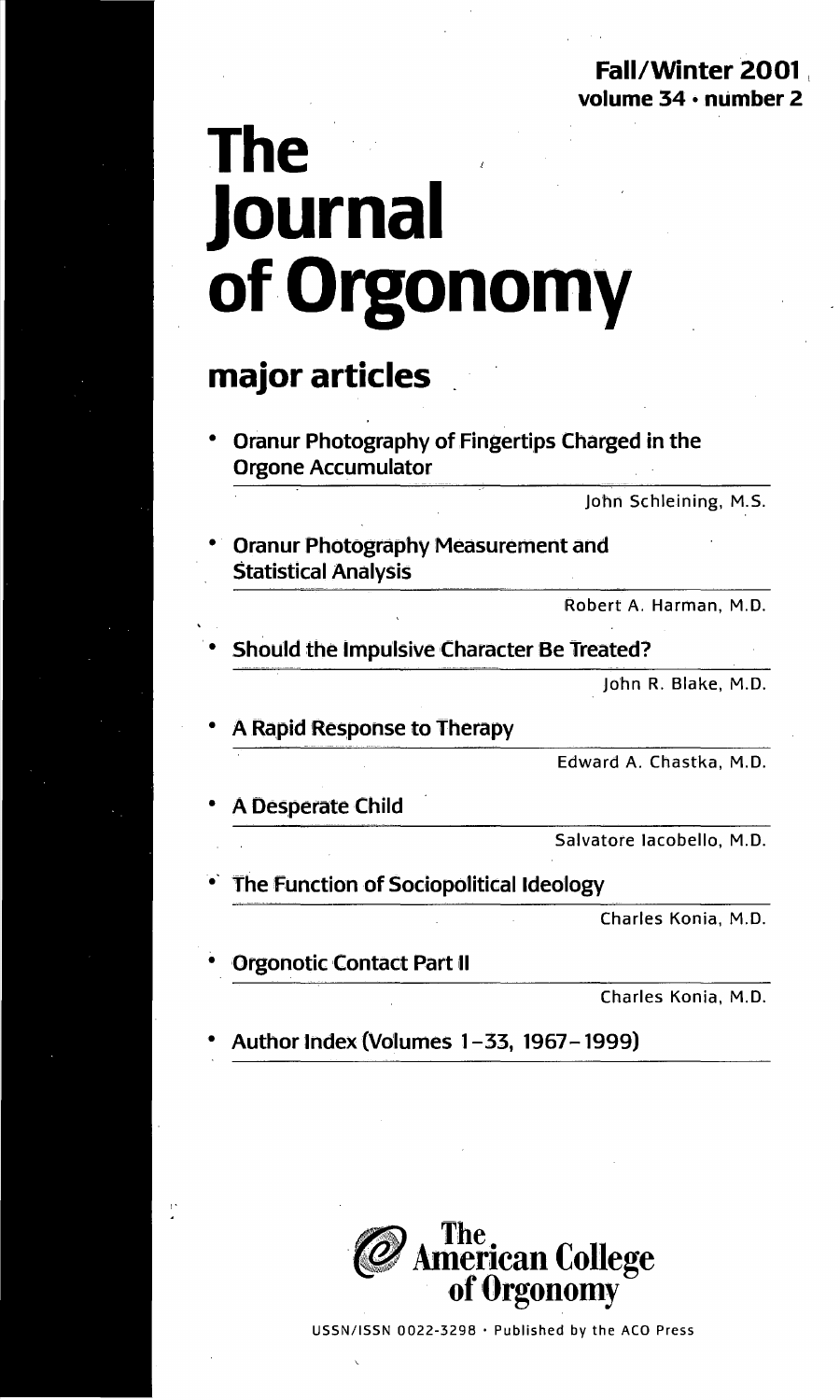## **Orgonotic Contact Part II**

**Charles Kania, M.D.**

### **Abstract**

The function orgonotic excitation is shown to be the common functioning principle (CFP) of two different pairs of variations. This finding, which violates the logic of orgonometric functions, is resolved by viewing it as a problem of skipped domains. This in turn leads to an investigation of motion, a fundamental property of excitation. There are two different kinds of motion, relative motion and coexistent action. These functions are the paired variations of the CFP excitation.. This distinction will provide the orgonomic investigator with a more complete understanding of natural functions than that which existed previously.

### **The Functions of Attraction and lumination A Problem of Skipped Domains**

Based on certain observations presented in the first part of this series of articles (1), it was proposed that the functions pulsation ( $E_{(f)}$ ) and spinning wave  $(E_{\overline{a}})$  are paired homogenous variations of the CFP orgone energy excitation (E):



### **Equation 1 .**

Furthermore, Reich provided experimental and observational evidence demonstrating that orgonotic attraction and lumination are paired variations of the CFP excitation of the orgone energy field of an orgonotic system (2):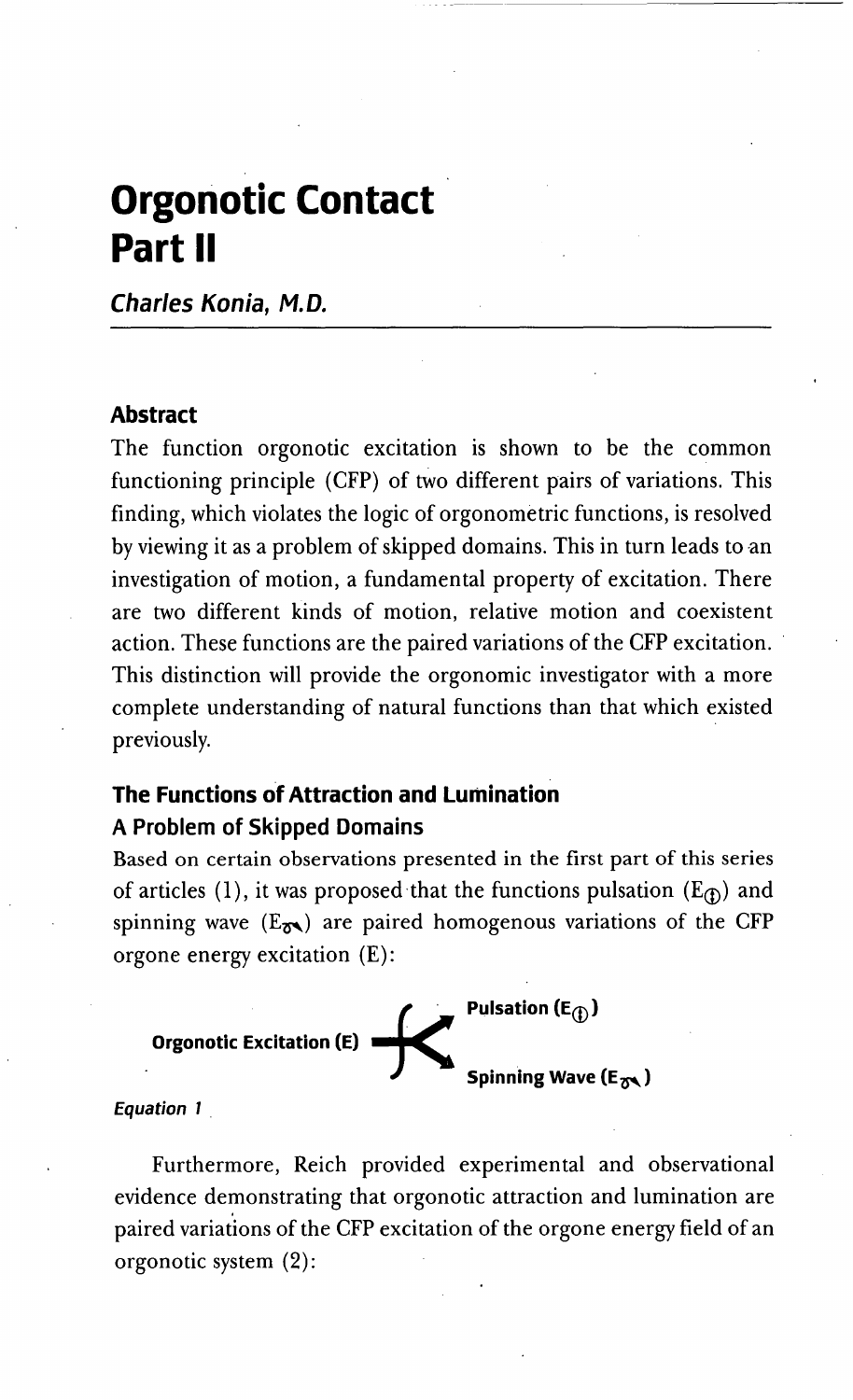

#### **Equation 2**

The following evidence supports the validity of this functional relationship:

- Biosexual excitation is associated with attraction of two orgonotic systems and lumination of their orgone energy fields.
- The attraction and fusion of luminating earth bions with coal particles.
- An experiment devised by Reich demonstrated the association of the lumination of the earth's orgone energy field with gravitational attraction. He postulated that if daylight is a function of the earth's luminating orgone envelope excited by solar energy, then it must be accompanied by an increase in the earth's attractive force (2). Accordingly, a sensitive balance was placed at ground level with the balance beams precisely in a horizontal position, indicating an equal attractive force on both arms. A metal tube was partially buried in a vertical position in the earth underneath one of the balance arms. On bright sunny days the gravitational attraction of the balance arm' exposed to the metal tube was greater than the control arm as indicated by a downward deflection of the balance beam away from the horizontal position. On cloudy or rainy days this phenomenon did not occur. The experiment demonstrated the association of attraction and the lumination of the earth's orgone energy field and supported the hypothesis that lumination is transformed into attraction.<sup>1</sup>

 ${}^{1}$ Reich's observation of the transformation of lumination into attraction has recently been confirmed by'changes in the rotational rate of a freely swinging joint pendulum during a solar eclipse. (See http://science.nasa.gov/newhome/headlines/ast06aug99\_l.htm).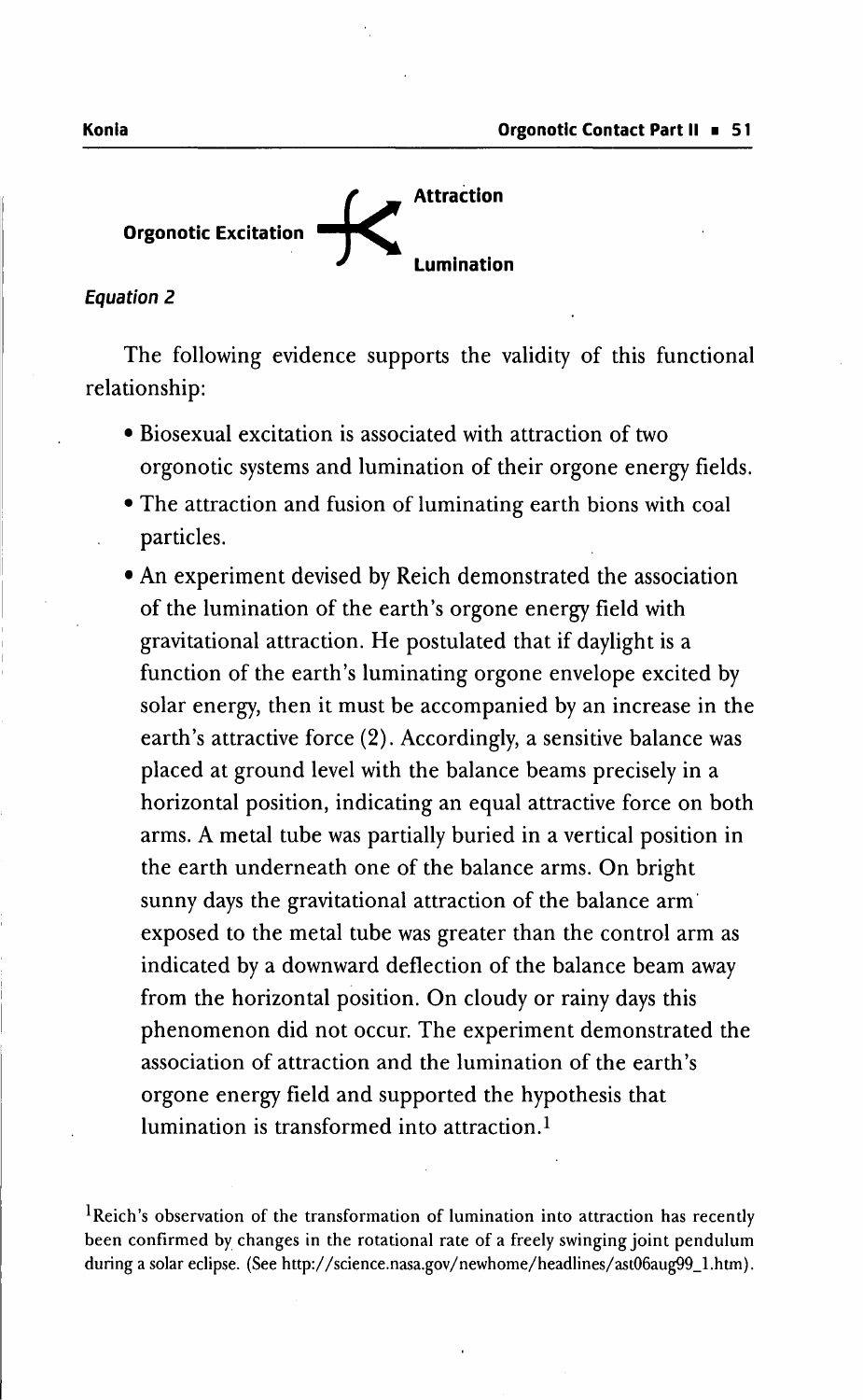• To determine if attraction is transformed into lumination Reich performed the following experiment: With the palms of the hands facing each other, the experimental subject moved the hands back and forth as if playing an accordion. An x-ray photograph of the hands was taken at the exact moment that the sensation of attraction between the hands was most intense. The developed film showed an undulatory, ray-like pattern between the hands, a manifestation of the lumination of the orgone energy field of the hands of the experimental subject. Reich concluded that *"attraction and lumination occur together as a functional antithesis. They are mutually interdependent and have a common functioning principle, the excitation of the orgone energy field by rhythmic movement."* (2)

The following evidence from the classical scientific literature corroborate Reich's assertion of the functional association between attraction and lumination.

- When polymorphonuclear leukocytes are attracted to and phagocytize bacteria, they are observed to luminate (3). (This phenomenon is functionally identical to Reich's observation of the lumination of earth bions when they are attracted to and ingest coal particles).
- During the past several solar cycles, the increase in solar lumination has been accompanied by an increase in solar magnetic flux (a measure of the intensity of magnetic attraction) (4).
- During mitosis, the chromosomes are observed to attract together and arrange themselves in a line along the center of the cell. At the same time the cell Iuminates intensely ("mitogenic radiation").

These observations support Reich's hypothesis that orgonotic excitation is' the CFP of attraction and lumination. One may then conclude that orgonotic excitation is the CFP of *two* different pairs of variations, pulsation-spinning wave and attraction-Iumination.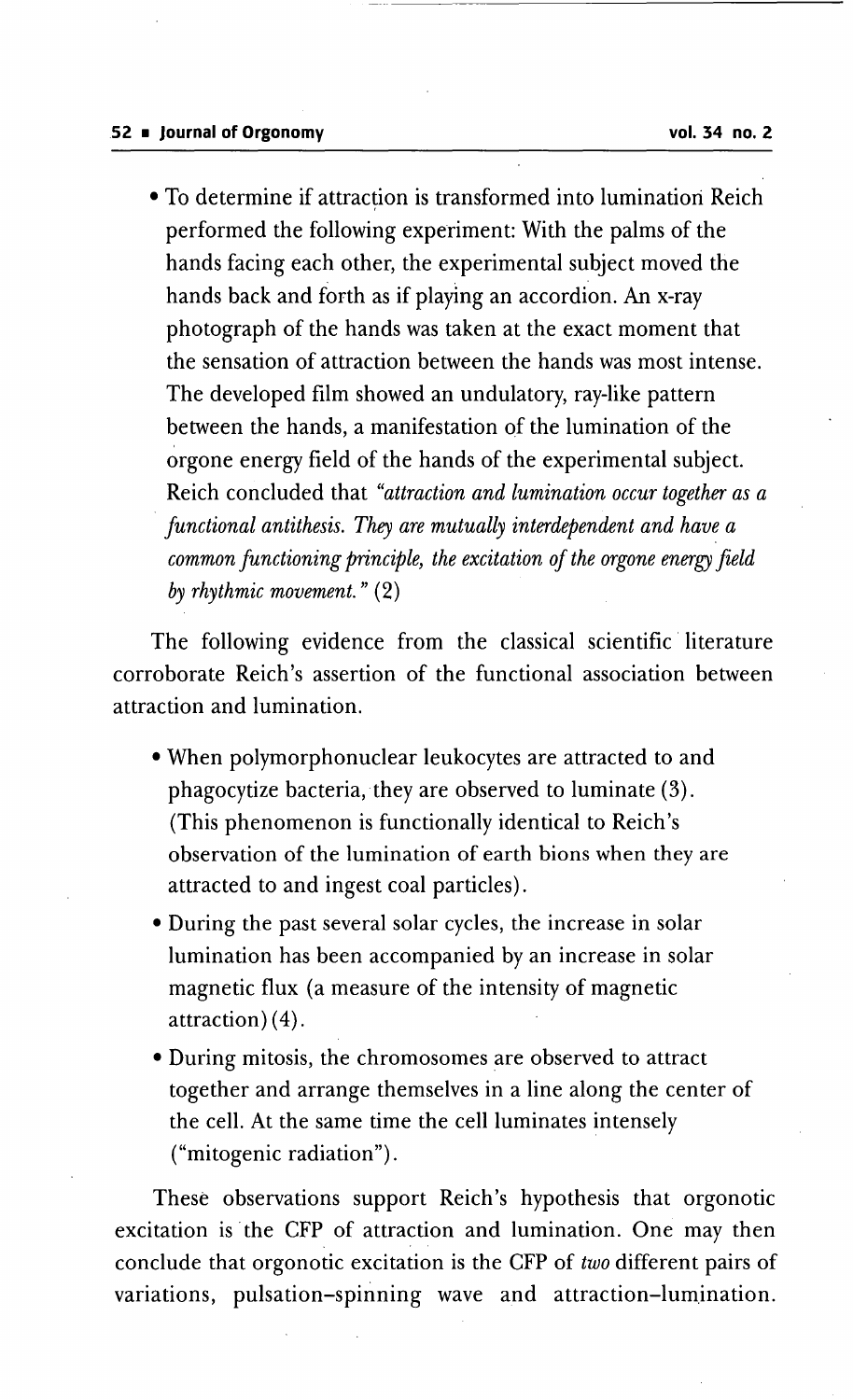However, according to the logic of orgonometric functions a given CFP can have only *one* pair of functional variations.

We can approach a solution to the problem by proposing that orgonotic excitation is the CFP of two *unknown* variations,  $\Box_1$  and  $\Box_2$ , belonging to a more superficial domain than excitation and that these unknown variations, in turn, are the respective CFPs of the paired functions pulsation-spinning wave and attraction-Iumination. This formulation is.written orgonometrically in the following way:



#### **Equation 3**

By not including the pair of unknown variations in our previous orgonometric equation in which pulsation and spinning wave are viewed as variations of excitation, a problem of skipped domains resulted.<sup>2</sup> We came across a similar situation earlier when we showed that excitation belonged to a deeper domain than the function pulsation and therefore could not be the CFP of the paired variations expansion-contraction. This orgonometric clarification made it possible to correctly describe the function pulsation: In pulsation, excitation alternatingly oscillates to the periphery (expansion) and to the center (contraction).

If our reasoning is correct then it must be possible to identify paired variations of the deeper CFP orgonotic excitation. Identification of these functions would lead to a more complete understanding of the functions within the realm of excitation.

Before investigating the properties of orgonotic excitation it is first necessary to make a distinction between mass free, primary functions of orgone energy (primary motion) and secondary realm

2See "Orgonotic Contact," *Journal of Or*go*no*my, 32(1),1998.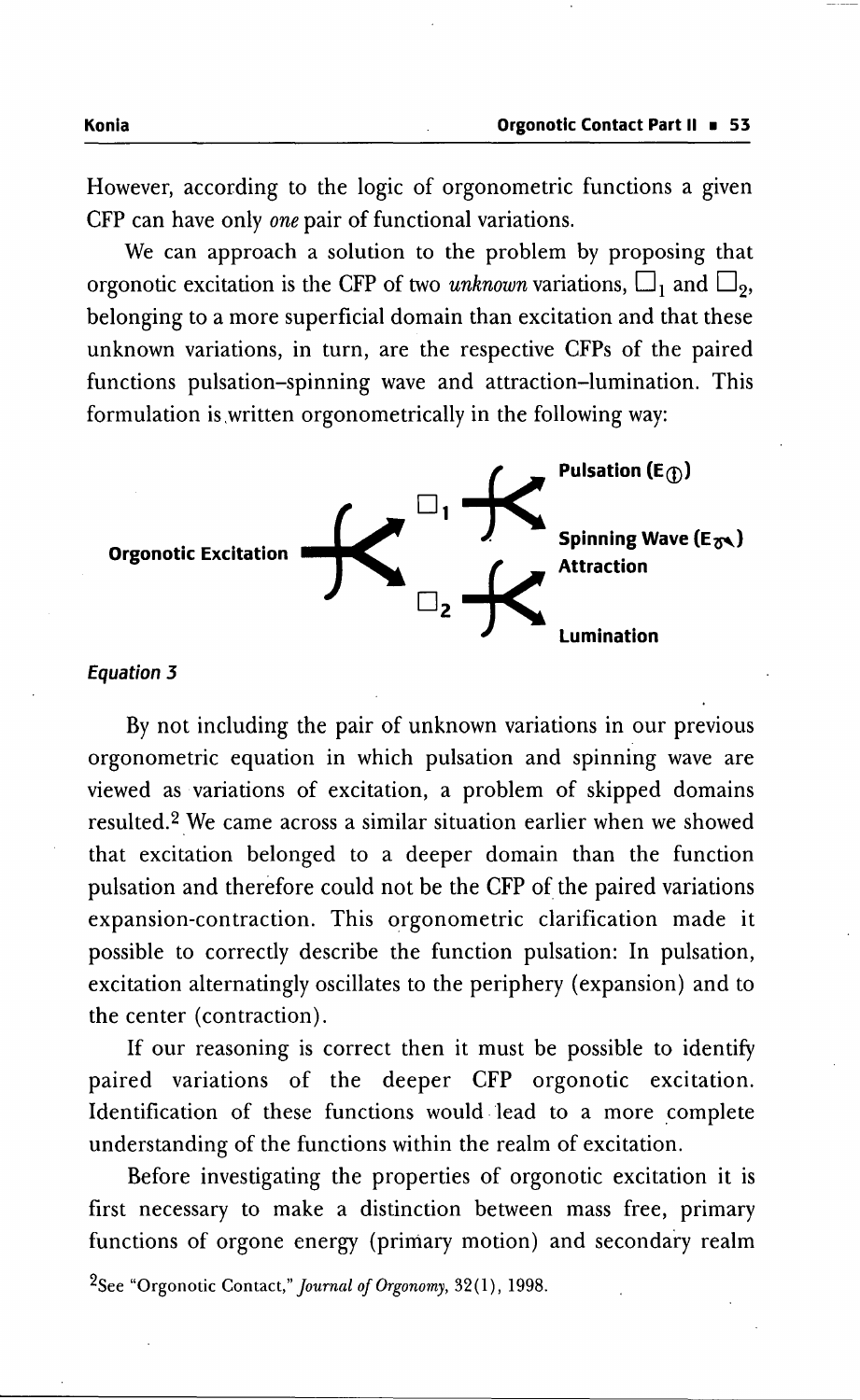functions-the functions involving matter and secondary energy (secondary motion).

### The Unknown Functions - An Investigation of the Functional Properties of Orgonotic Excitation

A fundamental property of orgonotic excitation is *spontaneous motion.* Since orgone energy is in constant motion it is in a state of continual excitation. The level of excitation is a function of its degree of motion. In the secondary, material realm we know from quantum physics that matter is also in continual motion and therefore in different states of excitation. This is why the level of excitation of electromagnetic energy is a function of its frequency.

Motion is measured in units of velocity. The dimensions of velocity in all systems of measurement are length (1) multiplied by inverse time  $(t<sup>-1</sup>)$ . Orgonometrically, velocity is the CFP of the paired heterogenous functions length and time.



Equation 4

However, since length and time are calculated using *material* reference points, both the CFP velocity and the variations length and time belong to the secondary realm of material functions, the realm of secondary motion (5). This functional relationship is written orgonometrically as follows:



### Equation 5

More specifically, motion in the secondary realm is measured relative to a fixed frame of reference such as a yardstick or a clock (5).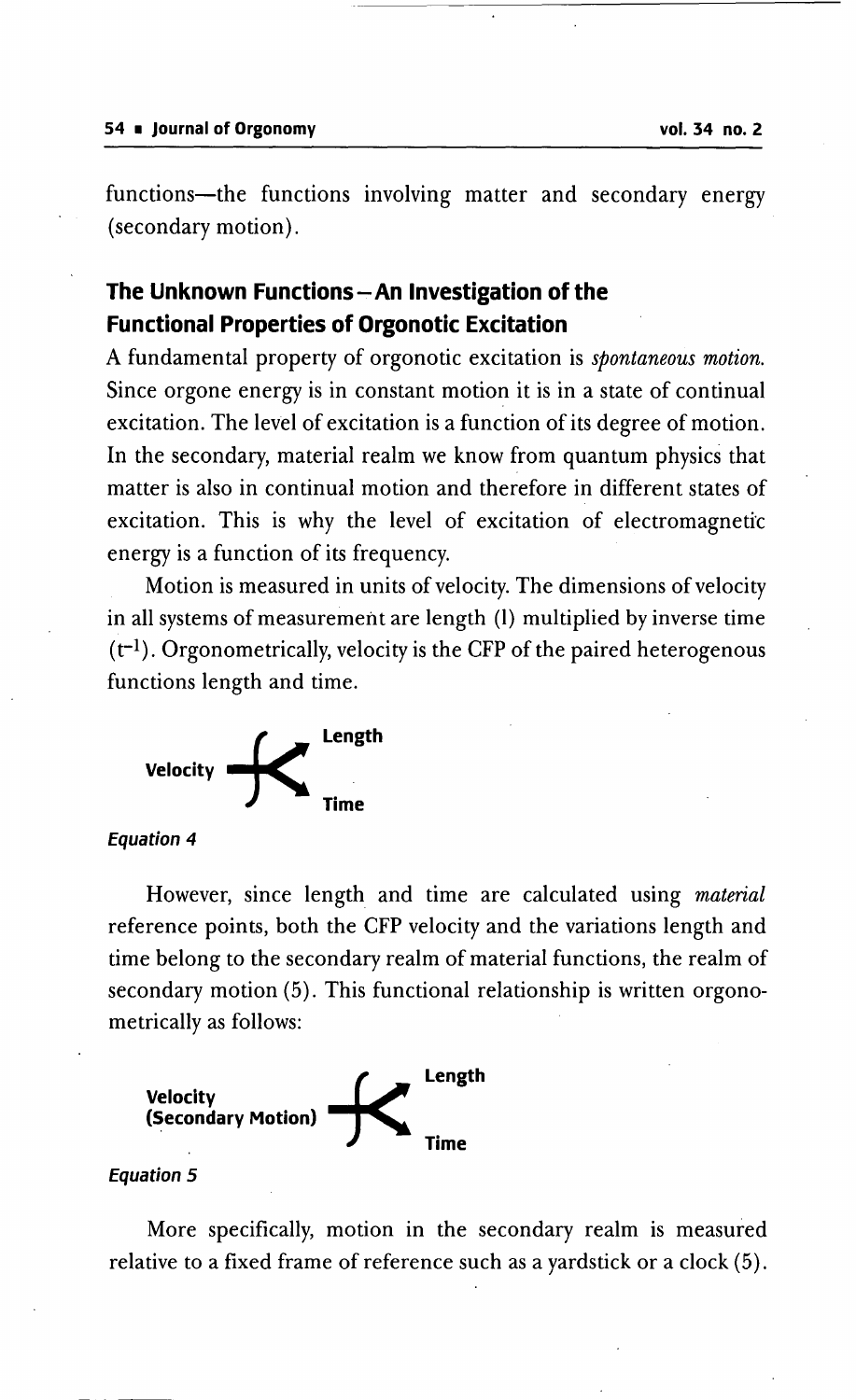Therefore, the correct CFP of length and time is velocity in the realm of *relative motion*, motion relative to a stationary reference frame:<sup>3</sup>



### **Equation 6**

This equation states that time and length are paired variations of velocity, a measurement of relative motion. They belong to the secondary realm of material functions.

Orgonometrically, length and time are in the realm of relative motion. However, there are other functions of orgonotic excitation that are not in this realm. Therefore, excitation and relative motion are not functionally identical. They belong to different domains. Accordingly, we ask:

- 1. Which of the two functions is deeper and more inclusive and is the CFP of the other?
- 2. What is the unknown function that is the pair of the known variation?

Since some properties of orgonotic excitation are not capable of being described using the dimensions of velocity, excitation must be the more inclusive function. Therefore, one of the unknown functions in Equation 3 must be independent of length and time, the units of relative motion, while the other,  $\Box_1$ , logically may be relative motion. This can be orgonometrically stated as follows:



### **Equation 7**

 $3T<sub>0</sub>$  be exact, even fixed measuring devices are not perfectly stationary but are arbitrarily made immobile (e.g., the motion of a motor vehicle relative to the "stationary" earth or the frequency of the pulse rate relative to arbitrarily fixed units of time).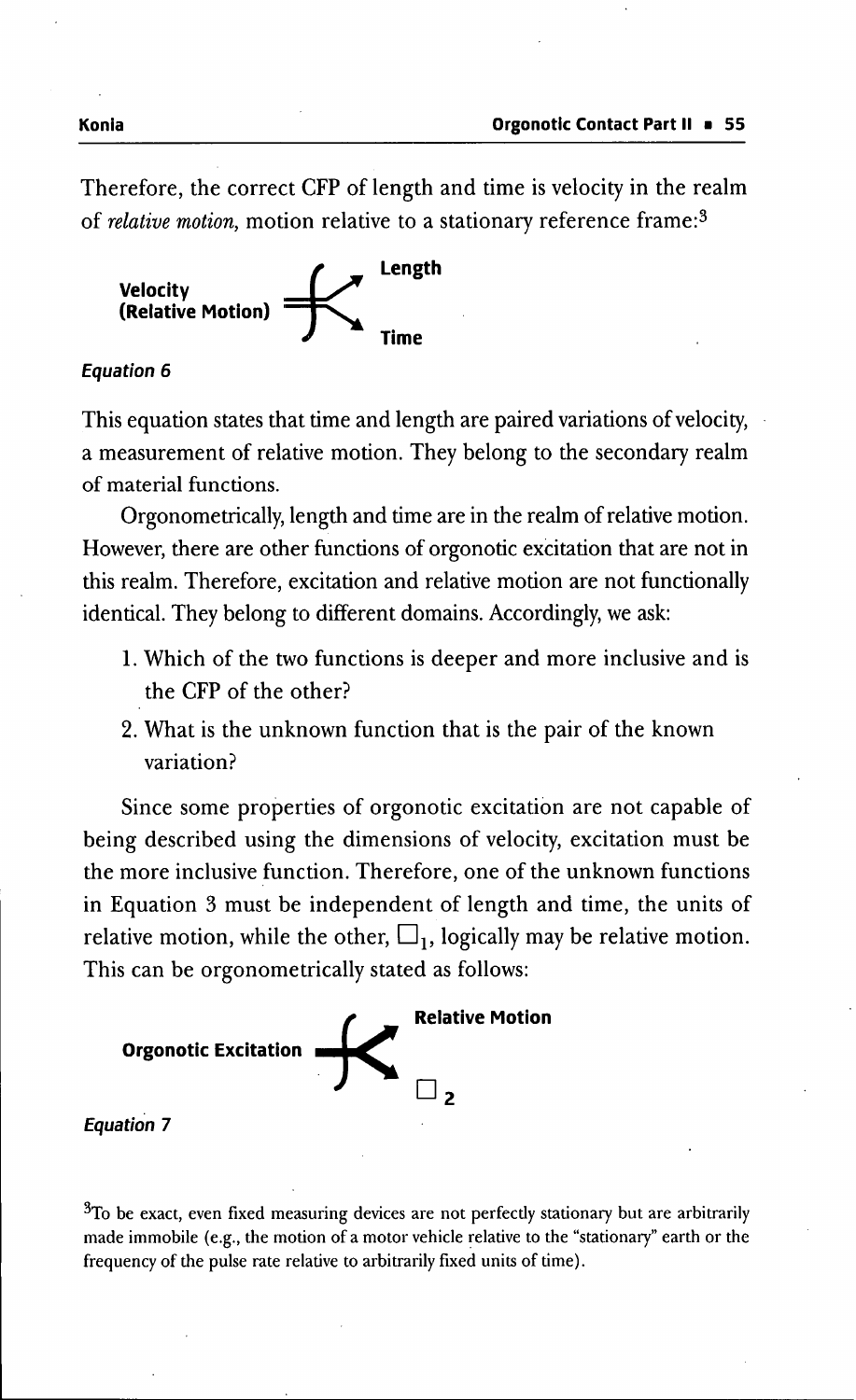This equation states that in biological systems, orgonotic excitation is the CFP of the paired variations, relative motion and an unknown function,  $\Box$ <sub>9</sub>.

We are now prepared to investigate the unknown paired function of relative motion. But first we must focus on and specifically define the function of relative motion as the CFP of pulsation and spinning wave. Accordingly, we ask the following questions: Does relative motion satisfy the criteria for being the CFP of pulsation and spinning . wave? And, can velocity units be used to measure these functions? Both pulsation and spinning wave are measured using the dimensions length and time. Therefore, the answer is "yes," relative motion is the CFP of pulsation and spinning wave.

We now ask: Does relative motion satisfy the criteria for being the CFP of the variations attraction and lumination? Can velocity units be used to measure these functions? Since the dimensions of length and time cannot be used to quantify them, attraction and lumination cannot be the variations of the CFP relative motion.

Orgone energy systems attract each other and luminate. We know that in the primordial universe, the universe before the creation of matter, it was not possible to detect motion (5). This is because in the absence of matter there are no reference points to anchor our perceptions of length and time. Motion in the primary realm is called "primary motion." Since attraction and lumination are not measurable using the dimensions of length and time, can the unknown paired function of relative motion be primary motion of orgone energy? This formulation is written orgonometrically:



### **Equation 8**

All primary realm variations are homogenous (5). However, we have shown that when observed as paired variations in the secondary realm, attraction and lumination are heterogeneous functions. Therefore, primary motion cannot be the correct CFP of attraction-Iumination.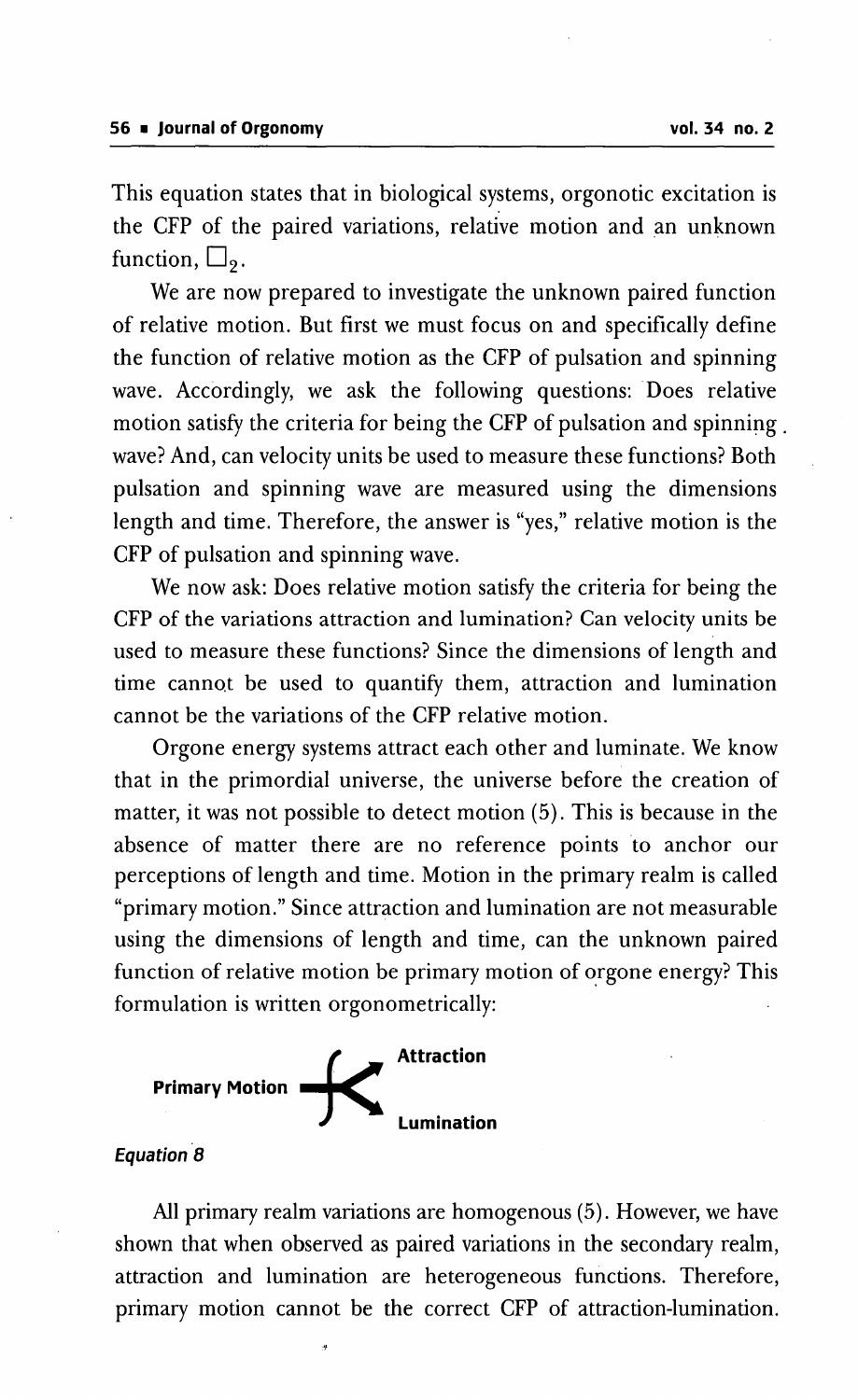However, if primary motion is *differentiated* in the secondary realm then relative motion can be distinguished from the operation of differentiated primary motion (5). Both are manifested in the secondary realm of material functions. The fundamental property of differentiated primary motion *consists* of functions that coexist either spatially or temporally. Therefore, unlike relative motion, differentiated primary motion or coexistent action is not measured using velocity units.

In the biological realm, the unknown paired variations of excitation as depicted in Equation 3,  $\Box_1$  and  $\Box_2$ , are relative motion and coexistent action:



### **Equation 9**

Pulsation and spinning wave are the paired variations of the CFP relative motion. They are homogenous functions that are related to each other as mutually attractive opposites. As indicated in the first article in this series, they are measured in velocity units using the dimensions of length and time.<sup>4</sup> Attraction and lumination are the paired variations of the CFP coexistent action which is independent of the dimensions of length and time, as will be shown below.

- Between two orgonotic systems any change in coexistent action, attraction and lumination, occurs simultaneously.
- Within a single orgonotic system, attraction and lumination of two components occurs simultaneously (for example, the simultaneous occurrence of an organ sensation and its corresponding dream image).5

4See "Orgonotic Contact," *Journalof Orgonomy,* 32(l), 1998.

<sup>5</sup>The quantum physical phenomenon of non-locality is another example of coexistent action. Orgonotic excitation occurs simultaneously in two places and is therefore not measurable using the dimensions of length and time.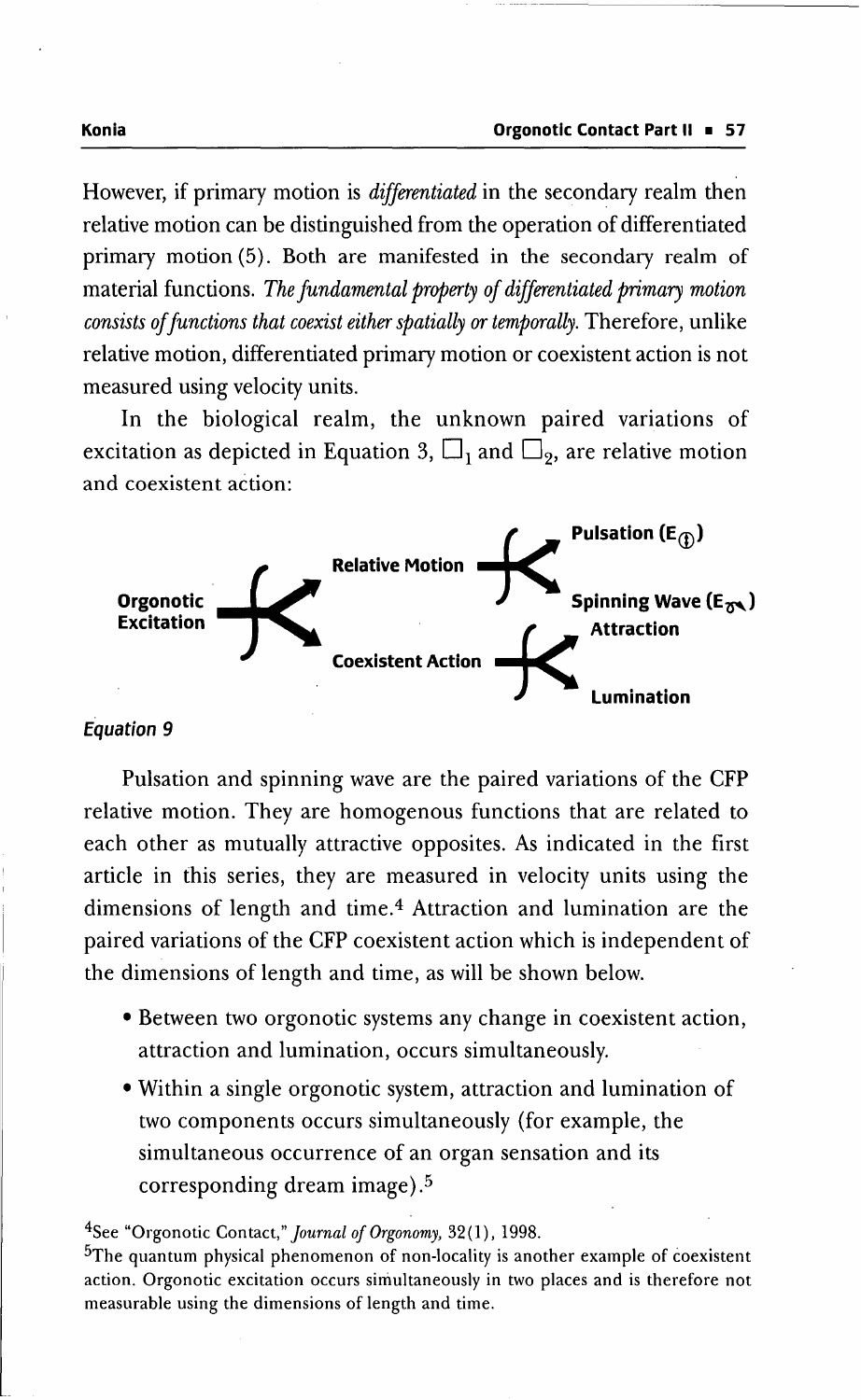Attraction and lumination are related to each other as heterogeneous functions that can transform into each other under certain *<sup>r</sup>* conditions. *The emotional function in general and the biosexual function in particular consist of both variations of orgonotic excitation, relative motion and coexistent action.*

If relative motion and coexistent action are the paired variations of the CFP orgonotic excitation, the following question arises: What is the functional relationship between the two? In other words, are they homogeneous or heterogeneous variations? A review of some of the properties that distinguish these variations from each other will answer the question:

- It was noted earlier that the functions derived from relative motion are quantifiable using velocity dimensions (length and time). Those of coexistent action are not quantifiable in length and time.
- The unity of coexistent action is paired with the infinity of relative motion:

 $1 + \infty$ 

- In relative motion, the heterogenous functions time and length, the variations of velocity units, occur simultaneously. In coexistent action, time and length transform into each other. The transformation of length into time  $(L \rightarrow T)$  gives rise to simultaneity. The transformation of time into length  $(T \leftrightarrow L)$  gives rise to timelessness. Examples will be given in future articles in this series.
- Relative motion occurs *continuously* accompanying the process of development of an orgonotic system. Coexistent action occurs simultaneously and *discontinuously.* <sup>6</sup>
- Relative motion consists of *component* functions of an orgonotic system. Examples include the motions of the organ systems of

6For example, gravitational attraction, a manifestation of coexistent action, occurs instantaneously. All attempts to demonstrate the existence of gravitational waves, which would indicate a finite speed, have given null results.